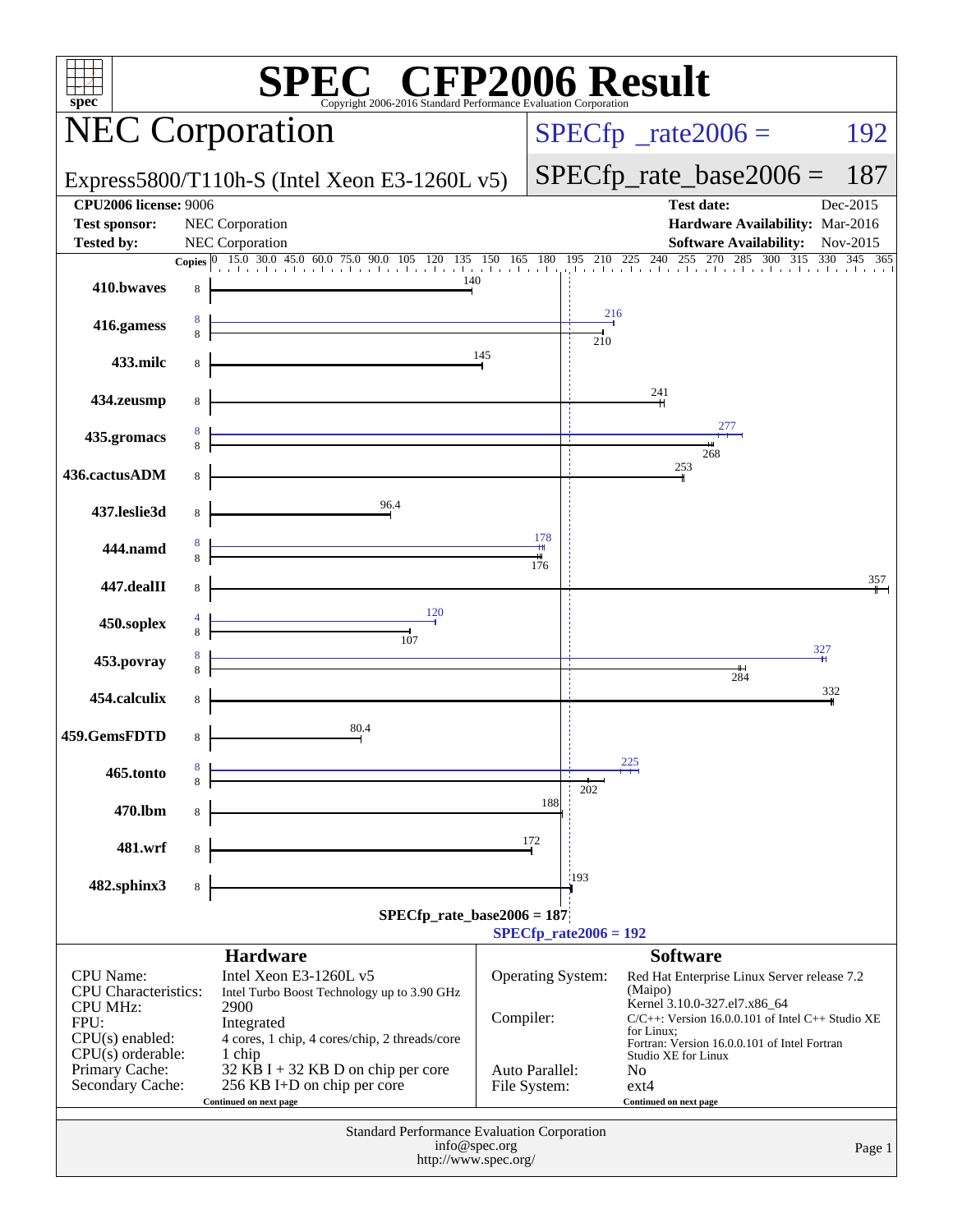

# NEC Corporation

### $SPECTp_rate2006 = 192$

Express5800/T110h-S (Intel Xeon E3-1260L v5)

[SPECfp\\_rate\\_base2006 =](http://www.spec.org/auto/cpu2006/Docs/result-fields.html#SPECfpratebase2006) 187

**[CPU2006 license:](http://www.spec.org/auto/cpu2006/Docs/result-fields.html#CPU2006license)** 9006 **[Test date:](http://www.spec.org/auto/cpu2006/Docs/result-fields.html#Testdate)** Dec-2015 **[Test sponsor:](http://www.spec.org/auto/cpu2006/Docs/result-fields.html#Testsponsor)** NEC Corporation **[Hardware Availability:](http://www.spec.org/auto/cpu2006/Docs/result-fields.html#HardwareAvailability)** Mar-2016 **[Tested by:](http://www.spec.org/auto/cpu2006/Docs/result-fields.html#Testedby)** NEC Corporation **[Software Availability:](http://www.spec.org/auto/cpu2006/Docs/result-fields.html#SoftwareAvailability)** Nov-2015 [L3 Cache:](http://www.spec.org/auto/cpu2006/Docs/result-fields.html#L3Cache) 8 MB I+D on chip per chip [Other Cache:](http://www.spec.org/auto/cpu2006/Docs/result-fields.html#OtherCache) [Memory:](http://www.spec.org/auto/cpu2006/Docs/result-fields.html#Memory) 16 GB (2 x 8 GB 2Rx8 PC4-2133P-E) [Disk Subsystem:](http://www.spec.org/auto/cpu2006/Docs/result-fields.html#DiskSubsystem) 1 x 500 GB SATA, 7200 RPM [Other Hardware:](http://www.spec.org/auto/cpu2006/Docs/result-fields.html#OtherHardware) None [System State:](http://www.spec.org/auto/cpu2006/Docs/result-fields.html#SystemState) Run level 3 (multi-user)<br>Base Pointers: 32/64-bit [Base Pointers:](http://www.spec.org/auto/cpu2006/Docs/result-fields.html#BasePointers) [Peak Pointers:](http://www.spec.org/auto/cpu2006/Docs/result-fields.html#PeakPointers) 32/64-bit [Other Software:](http://www.spec.org/auto/cpu2006/Docs/result-fields.html#OtherSoftware) None

|                  |               |                                                                                                          |       |                |       | <b>Results Table</b> |            |                |                |              |                |              |                |              |  |  |
|------------------|---------------|----------------------------------------------------------------------------------------------------------|-------|----------------|-------|----------------------|------------|----------------|----------------|--------------|----------------|--------------|----------------|--------------|--|--|
|                  | <b>Base</b>   |                                                                                                          |       |                |       |                      |            |                | <b>Peak</b>    |              |                |              |                |              |  |  |
| <b>Benchmark</b> | <b>Copies</b> | <b>Seconds</b>                                                                                           | Ratio | <b>Seconds</b> | Ratio | <b>Seconds</b>       | Ratio      | <b>Copies</b>  | <b>Seconds</b> | <b>Ratio</b> | <b>Seconds</b> | <b>Ratio</b> | <b>Seconds</b> | <b>Ratio</b> |  |  |
| 410.bwayes       | 8             | 776                                                                                                      | 140   | 777            | 140   | 777                  | 140        | 8              | 776            | 140          | 777            | 140          | 777            | 140          |  |  |
| 416.gamess       | 8             | 746                                                                                                      | 210   | 747            | 210   | 747                  | 210        | 8              | 726            | 216          | 726            | 216          | 727            | 215          |  |  |
| $433$ .milc      | 8             | 505                                                                                                      | 145   | 505            | 145   | 506                  | 145        | 8              | 505            | 145          | 505            | 145          | 506            | 145          |  |  |
| 434.zeusmp       | 8             | 300                                                                                                      | 243   | 303            | 241   | 303                  | 240        | 8              | 300            | 243          | 303            | 241          | 303            | 240          |  |  |
| 435.gromacs      | 8             | 215                                                                                                      | 266   | 212            | 269   | 213                  | 268        | 8              | 207            | 277          | 201            | 284          | 210            | 272          |  |  |
| 436.cactusADM    | 8             | 378                                                                                                      | 253   | 378            | 253   | 379                  | 252        | 8              | 378            | 253          | 378            | 253          | 379            | 252          |  |  |
| 437.leslie3d     | 8             | 780                                                                                                      | 96.4  | 782            | 96.2  | 779                  | 96.6       | 8              | 780            | 96.4         | 782            | 96.2         | 779            | 96.6         |  |  |
| 444.namd         | 8             | 362                                                                                                      | 177   | 364            | 176   | 367                  | 175        | 8              | 361            | 178          | 365            | 176          | 360            | 178          |  |  |
| 447.dealII       | 8             | 252                                                                                                      | 363   | 257            | 356   | 257                  | 357        | 8              | 252            | 363          | 257            | 356          | 257            | 357          |  |  |
| $450$ .soplex    | 8             | 626                                                                                                      | 107   | 625            | 107   | 626                  | 107        | $\overline{4}$ | 278            | <b>120</b>   | 278            | 120          | 277            | 121          |  |  |
| 453.povray       | 8             | 151                                                                                                      | 283   | <b>150</b>     | 284   | 149                  | 286        | 8              | 130            | 327          | 129            | 329          | 130            | 327          |  |  |
| 454.calculix     | 8             | 199                                                                                                      | 332   | 199            | 332   | 198                  | 333        | 8              | 199            | 332          | <b>199</b>     | 332          | 198            | 333          |  |  |
| 459.GemsFDTD     | 8             | 1056                                                                                                     | 80.4  | 1057           | 80.3  | 1056                 | 80.4       | $\overline{8}$ | 1056           | 80.4         | 1057           | 80.3         | 1056           | 80.4         |  |  |
| 465.tonto        | 8             | 389                                                                                                      | 202   | 374            | 210   | 390                  | 202        | 8              | 359            | 220          | <b>351</b>     | 225          | 344            | 229          |  |  |
| 470.1bm          | 8             | 584                                                                                                      | 188   | 584            | 188   | 584                  | <b>188</b> | 8              | 584            | 188          | 584            | 188          | 584            | 188          |  |  |
| 481.wrf          | 8             | 521                                                                                                      | 171   | 520            | 172   | 520                  | 172        | 8              | 521            | 171          | 520            | 172          | 520            | <u>172</u>   |  |  |
| 482.sphinx3      | 8             | 810                                                                                                      | 193   | 807            | 193   | 807                  | 193        | 8              | 810            | 193          | 807            | 193          | 807            | <u>193</u>   |  |  |
|                  |               | Results appear in the order in which they were run. Bold underlined text indicates a median measurement. |       |                |       |                      |            |                |                |              |                |              |                |              |  |  |

#### **[Submit Notes](http://www.spec.org/auto/cpu2006/Docs/result-fields.html#SubmitNotes)**

 The taskset mechanism was used to bind copies to processors. The config file option 'submit' was used to generate taskset commands to bind each copy to a specific processor. For details, please see the config file.

#### **[Operating System Notes](http://www.spec.org/auto/cpu2006/Docs/result-fields.html#OperatingSystemNotes)**

Stack size set to unlimited using "ulimit -s unlimited"

#### **[Platform Notes](http://www.spec.org/auto/cpu2006/Docs/result-fields.html#PlatformNotes)**

 BIOS Settings: Power Management Policy: Custom Energy Performance: Performance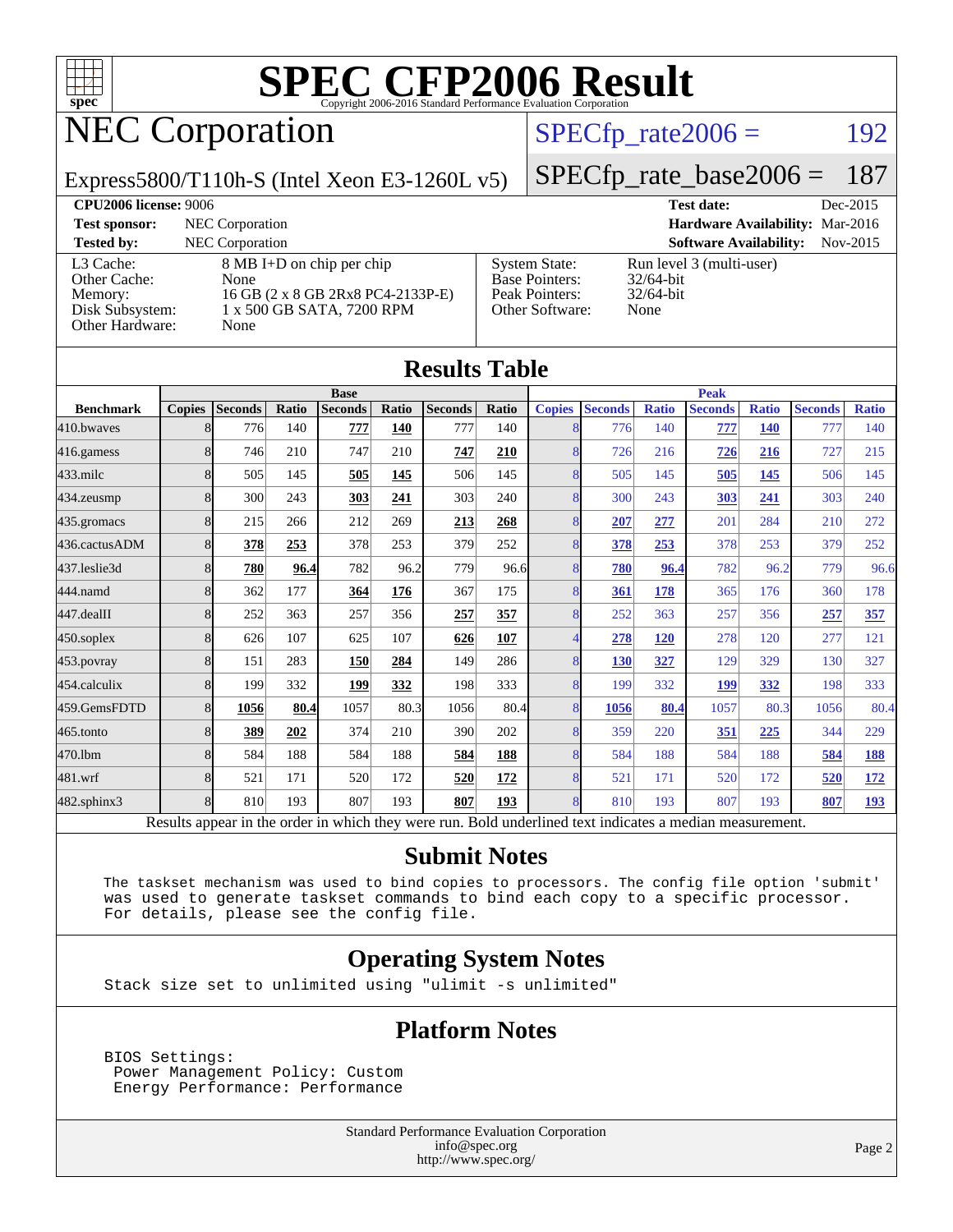

## NEC Corporation

 $SPECTp_rate2006 = 192$ 

Express5800/T110h-S (Intel Xeon E3-1260L v5)

[SPECfp\\_rate\\_base2006 =](http://www.spec.org/auto/cpu2006/Docs/result-fields.html#SPECfpratebase2006) 187

**[Test sponsor:](http://www.spec.org/auto/cpu2006/Docs/result-fields.html#Testsponsor)** NEC Corporation **[Hardware Availability:](http://www.spec.org/auto/cpu2006/Docs/result-fields.html#HardwareAvailability)** Mar-2016 **[Tested by:](http://www.spec.org/auto/cpu2006/Docs/result-fields.html#Testedby)** NEC Corporation **[Software Availability:](http://www.spec.org/auto/cpu2006/Docs/result-fields.html#SoftwareAvailability)** Nov-2015

**[CPU2006 license:](http://www.spec.org/auto/cpu2006/Docs/result-fields.html#CPU2006license)** 9006 **[Test date:](http://www.spec.org/auto/cpu2006/Docs/result-fields.html#Testdate)** Dec-2015

#### **[General Notes](http://www.spec.org/auto/cpu2006/Docs/result-fields.html#GeneralNotes)**

Environment variables set by runspec before the start of the run: LD LIBRARY PATH = "/home/cpu2006/libs/32:/home/cpu2006/libs/64:/home/cpu2006/sh"

 Binaries compiled on a system with 1x Intel Core i5-4670K CPU + 32GB memory using RedHat EL 7.1 Transparent Huge Pages enabled with: echo always > /sys/kernel/mm/transparent\_hugepage/enabled

## **[Base Compiler Invocation](http://www.spec.org/auto/cpu2006/Docs/result-fields.html#BaseCompilerInvocation)**

[C benchmarks](http://www.spec.org/auto/cpu2006/Docs/result-fields.html#Cbenchmarks): [icc -m64](http://www.spec.org/cpu2006/results/res2016q1/cpu2006-20160125-38931.flags.html#user_CCbase_intel_icc_64bit_0b7121f5ab7cfabee23d88897260401c)

[C++ benchmarks:](http://www.spec.org/auto/cpu2006/Docs/result-fields.html#CXXbenchmarks) [icpc -m64](http://www.spec.org/cpu2006/results/res2016q1/cpu2006-20160125-38931.flags.html#user_CXXbase_intel_icpc_64bit_bedb90c1146cab66620883ef4f41a67e)

[Fortran benchmarks](http://www.spec.org/auto/cpu2006/Docs/result-fields.html#Fortranbenchmarks): [ifort -m64](http://www.spec.org/cpu2006/results/res2016q1/cpu2006-20160125-38931.flags.html#user_FCbase_intel_ifort_64bit_ee9d0fb25645d0210d97eb0527dcc06e)

[Benchmarks using both Fortran and C](http://www.spec.org/auto/cpu2006/Docs/result-fields.html#BenchmarksusingbothFortranandC): [icc -m64](http://www.spec.org/cpu2006/results/res2016q1/cpu2006-20160125-38931.flags.html#user_CC_FCbase_intel_icc_64bit_0b7121f5ab7cfabee23d88897260401c) [ifort -m64](http://www.spec.org/cpu2006/results/res2016q1/cpu2006-20160125-38931.flags.html#user_CC_FCbase_intel_ifort_64bit_ee9d0fb25645d0210d97eb0527dcc06e)

### **[Base Portability Flags](http://www.spec.org/auto/cpu2006/Docs/result-fields.html#BasePortabilityFlags)**

| 410.bwaves: -DSPEC CPU LP64<br>416.gamess: -DSPEC_CPU_LP64 |                                                                |
|------------------------------------------------------------|----------------------------------------------------------------|
| 433.milc: -DSPEC CPU LP64                                  |                                                                |
| 434.zeusmp: -DSPEC_CPU_LP64                                |                                                                |
| 435.gromacs: -DSPEC_CPU_LP64 -nofor_main                   |                                                                |
| 436.cactusADM: -DSPEC CPU LP64 -nofor main                 |                                                                |
| 437.leslie3d: -DSPEC CPU LP64                              |                                                                |
| 444.namd: - DSPEC CPU LP64                                 |                                                                |
| 447.dealII: -DSPEC_CPU_LP64                                |                                                                |
| 450.soplex: -DSPEC_CPU_LP64                                |                                                                |
| 453.povray: -DSPEC_CPU_LP64                                |                                                                |
| 454.calculix: -DSPEC_CPU_LP64 -nofor_main                  |                                                                |
| 459. GemsFDTD: - DSPEC CPU LP64                            |                                                                |
| 465.tonto: - DSPEC CPU LP64                                |                                                                |
| 470.1bm: - DSPEC CPU LP64                                  |                                                                |
|                                                            | 481.wrf: -DSPEC CPU_LP64 -DSPEC_CPU_CASE_FLAG -DSPEC_CPU_LINUX |
| 482.sphinx3: -DSPEC_CPU_LP64                               |                                                                |
|                                                            |                                                                |

### **[Base Optimization Flags](http://www.spec.org/auto/cpu2006/Docs/result-fields.html#BaseOptimizationFlags)**

[C benchmarks](http://www.spec.org/auto/cpu2006/Docs/result-fields.html#Cbenchmarks):

[-xCORE-AVX2](http://www.spec.org/cpu2006/results/res2016q1/cpu2006-20160125-38931.flags.html#user_CCbase_f-xAVX2_5f5fc0cbe2c9f62c816d3e45806c70d7) [-ipo](http://www.spec.org/cpu2006/results/res2016q1/cpu2006-20160125-38931.flags.html#user_CCbase_f-ipo) [-O3](http://www.spec.org/cpu2006/results/res2016q1/cpu2006-20160125-38931.flags.html#user_CCbase_f-O3) [-no-prec-div](http://www.spec.org/cpu2006/results/res2016q1/cpu2006-20160125-38931.flags.html#user_CCbase_f-no-prec-div) [-opt-prefetch](http://www.spec.org/cpu2006/results/res2016q1/cpu2006-20160125-38931.flags.html#user_CCbase_f-opt-prefetch) [-auto-p32](http://www.spec.org/cpu2006/results/res2016q1/cpu2006-20160125-38931.flags.html#user_CCbase_f-auto-p32) [-ansi-alias](http://www.spec.org/cpu2006/results/res2016q1/cpu2006-20160125-38931.flags.html#user_CCbase_f-ansi-alias) [-opt-mem-layout-trans=3](http://www.spec.org/cpu2006/results/res2016q1/cpu2006-20160125-38931.flags.html#user_CCbase_f-opt-mem-layout-trans_a7b82ad4bd7abf52556d4961a2ae94d5) Continued on next page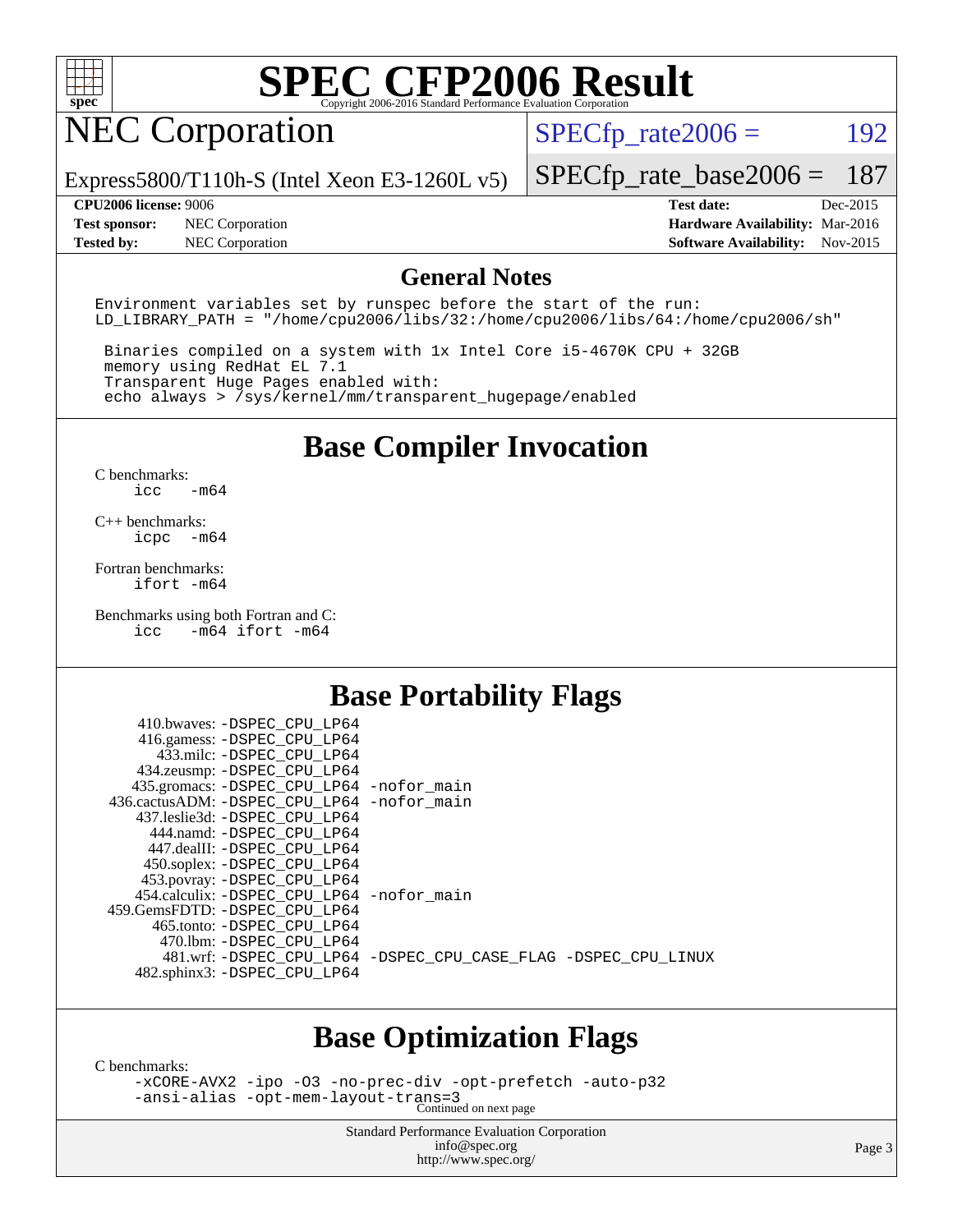

NEC Corporation

 $SPECTp_rate2006 = 192$ 

Express5800/T110h-S (Intel Xeon E3-1260L v5)

[SPECfp\\_rate\\_base2006 =](http://www.spec.org/auto/cpu2006/Docs/result-fields.html#SPECfpratebase2006) 187

**[Test sponsor:](http://www.spec.org/auto/cpu2006/Docs/result-fields.html#Testsponsor)** NEC Corporation **[Hardware Availability:](http://www.spec.org/auto/cpu2006/Docs/result-fields.html#HardwareAvailability)** Mar-2016 **[Tested by:](http://www.spec.org/auto/cpu2006/Docs/result-fields.html#Testedby)** NEC Corporation **[Software Availability:](http://www.spec.org/auto/cpu2006/Docs/result-fields.html#SoftwareAvailability)** Nov-2015

**[CPU2006 license:](http://www.spec.org/auto/cpu2006/Docs/result-fields.html#CPU2006license)** 9006 **[Test date:](http://www.spec.org/auto/cpu2006/Docs/result-fields.html#Testdate)** Dec-2015

## **[Base Optimization Flags \(Continued\)](http://www.spec.org/auto/cpu2006/Docs/result-fields.html#BaseOptimizationFlags)**

[C++ benchmarks:](http://www.spec.org/auto/cpu2006/Docs/result-fields.html#CXXbenchmarks)

[-xCORE-AVX2](http://www.spec.org/cpu2006/results/res2016q1/cpu2006-20160125-38931.flags.html#user_CXXbase_f-xAVX2_5f5fc0cbe2c9f62c816d3e45806c70d7) [-ipo](http://www.spec.org/cpu2006/results/res2016q1/cpu2006-20160125-38931.flags.html#user_CXXbase_f-ipo) [-O3](http://www.spec.org/cpu2006/results/res2016q1/cpu2006-20160125-38931.flags.html#user_CXXbase_f-O3) [-no-prec-div](http://www.spec.org/cpu2006/results/res2016q1/cpu2006-20160125-38931.flags.html#user_CXXbase_f-no-prec-div) [-opt-prefetch](http://www.spec.org/cpu2006/results/res2016q1/cpu2006-20160125-38931.flags.html#user_CXXbase_f-opt-prefetch) [-auto-p32](http://www.spec.org/cpu2006/results/res2016q1/cpu2006-20160125-38931.flags.html#user_CXXbase_f-auto-p32) [-ansi-alias](http://www.spec.org/cpu2006/results/res2016q1/cpu2006-20160125-38931.flags.html#user_CXXbase_f-ansi-alias) [-opt-mem-layout-trans=3](http://www.spec.org/cpu2006/results/res2016q1/cpu2006-20160125-38931.flags.html#user_CXXbase_f-opt-mem-layout-trans_a7b82ad4bd7abf52556d4961a2ae94d5)

[Fortran benchmarks](http://www.spec.org/auto/cpu2006/Docs/result-fields.html#Fortranbenchmarks):

[-xCORE-AVX2](http://www.spec.org/cpu2006/results/res2016q1/cpu2006-20160125-38931.flags.html#user_FCbase_f-xAVX2_5f5fc0cbe2c9f62c816d3e45806c70d7) [-ipo](http://www.spec.org/cpu2006/results/res2016q1/cpu2006-20160125-38931.flags.html#user_FCbase_f-ipo) [-O3](http://www.spec.org/cpu2006/results/res2016q1/cpu2006-20160125-38931.flags.html#user_FCbase_f-O3) [-no-prec-div](http://www.spec.org/cpu2006/results/res2016q1/cpu2006-20160125-38931.flags.html#user_FCbase_f-no-prec-div) [-opt-prefetch](http://www.spec.org/cpu2006/results/res2016q1/cpu2006-20160125-38931.flags.html#user_FCbase_f-opt-prefetch)

[Benchmarks using both Fortran and C](http://www.spec.org/auto/cpu2006/Docs/result-fields.html#BenchmarksusingbothFortranandC):

[-xCORE-AVX2](http://www.spec.org/cpu2006/results/res2016q1/cpu2006-20160125-38931.flags.html#user_CC_FCbase_f-xAVX2_5f5fc0cbe2c9f62c816d3e45806c70d7) [-ipo](http://www.spec.org/cpu2006/results/res2016q1/cpu2006-20160125-38931.flags.html#user_CC_FCbase_f-ipo) [-O3](http://www.spec.org/cpu2006/results/res2016q1/cpu2006-20160125-38931.flags.html#user_CC_FCbase_f-O3) [-no-prec-div](http://www.spec.org/cpu2006/results/res2016q1/cpu2006-20160125-38931.flags.html#user_CC_FCbase_f-no-prec-div) [-opt-prefetch](http://www.spec.org/cpu2006/results/res2016q1/cpu2006-20160125-38931.flags.html#user_CC_FCbase_f-opt-prefetch) [-auto-p32](http://www.spec.org/cpu2006/results/res2016q1/cpu2006-20160125-38931.flags.html#user_CC_FCbase_f-auto-p32) [-ansi-alias](http://www.spec.org/cpu2006/results/res2016q1/cpu2006-20160125-38931.flags.html#user_CC_FCbase_f-ansi-alias) [-opt-mem-layout-trans=3](http://www.spec.org/cpu2006/results/res2016q1/cpu2006-20160125-38931.flags.html#user_CC_FCbase_f-opt-mem-layout-trans_a7b82ad4bd7abf52556d4961a2ae94d5)

### **[Peak Compiler Invocation](http://www.spec.org/auto/cpu2006/Docs/result-fields.html#PeakCompilerInvocation)**

[C benchmarks](http://www.spec.org/auto/cpu2006/Docs/result-fields.html#Cbenchmarks):  $\text{icc}$  -m64

[C++ benchmarks \(except as noted below\):](http://www.spec.org/auto/cpu2006/Docs/result-fields.html#CXXbenchmarksexceptasnotedbelow) [icpc -m64](http://www.spec.org/cpu2006/results/res2016q1/cpu2006-20160125-38931.flags.html#user_CXXpeak_intel_icpc_64bit_bedb90c1146cab66620883ef4f41a67e)

450.soplex: [icpc -m32 -L/opt/intel/compilers\\_and\\_libraries\\_2016/linux/compiler/lib/ia32\\_lin](http://www.spec.org/cpu2006/results/res2016q1/cpu2006-20160125-38931.flags.html#user_peakCXXLD450_soplex_intel_icpc_b4f50a394bdb4597aa5879c16bc3f5c5)

[Fortran benchmarks](http://www.spec.org/auto/cpu2006/Docs/result-fields.html#Fortranbenchmarks): [ifort -m64](http://www.spec.org/cpu2006/results/res2016q1/cpu2006-20160125-38931.flags.html#user_FCpeak_intel_ifort_64bit_ee9d0fb25645d0210d97eb0527dcc06e)

[Benchmarks using both Fortran and C](http://www.spec.org/auto/cpu2006/Docs/result-fields.html#BenchmarksusingbothFortranandC):<br>icc -m64 ifort -m64  $-m64$  ifort  $-m64$ 

### **[Peak Portability Flags](http://www.spec.org/auto/cpu2006/Docs/result-fields.html#PeakPortabilityFlags)**

| 410.bwaves: -DSPEC CPU LP64                |
|--------------------------------------------|
| 416.gamess: -DSPEC_CPU_LP64                |
| 433.milc: -DSPEC CPU LP64                  |
| 434.zeusmp: -DSPEC_CPU_LP64                |
| 435.gromacs: -DSPEC_CPU_LP64 -nofor_main   |
| 436.cactusADM: -DSPEC_CPU_LP64 -nofor_main |
| 437.leslie3d: -DSPEC_CPU LP64              |
| 444.namd: - DSPEC CPU LP64                 |
| 447.dealII: -DSPEC CPU LP64                |
| 450.soplex: -D_FILE_OFFSET_BITS=64         |
| 453.povray: - DSPEC_CPU_LP64               |
| 454.calculix: -DSPEC_CPU_LP64 -nofor_main  |
| 459.GemsFDTD: - DSPEC_CPU_LP64             |
| 465.tonto: - DSPEC CPU LP64                |

Continued on next page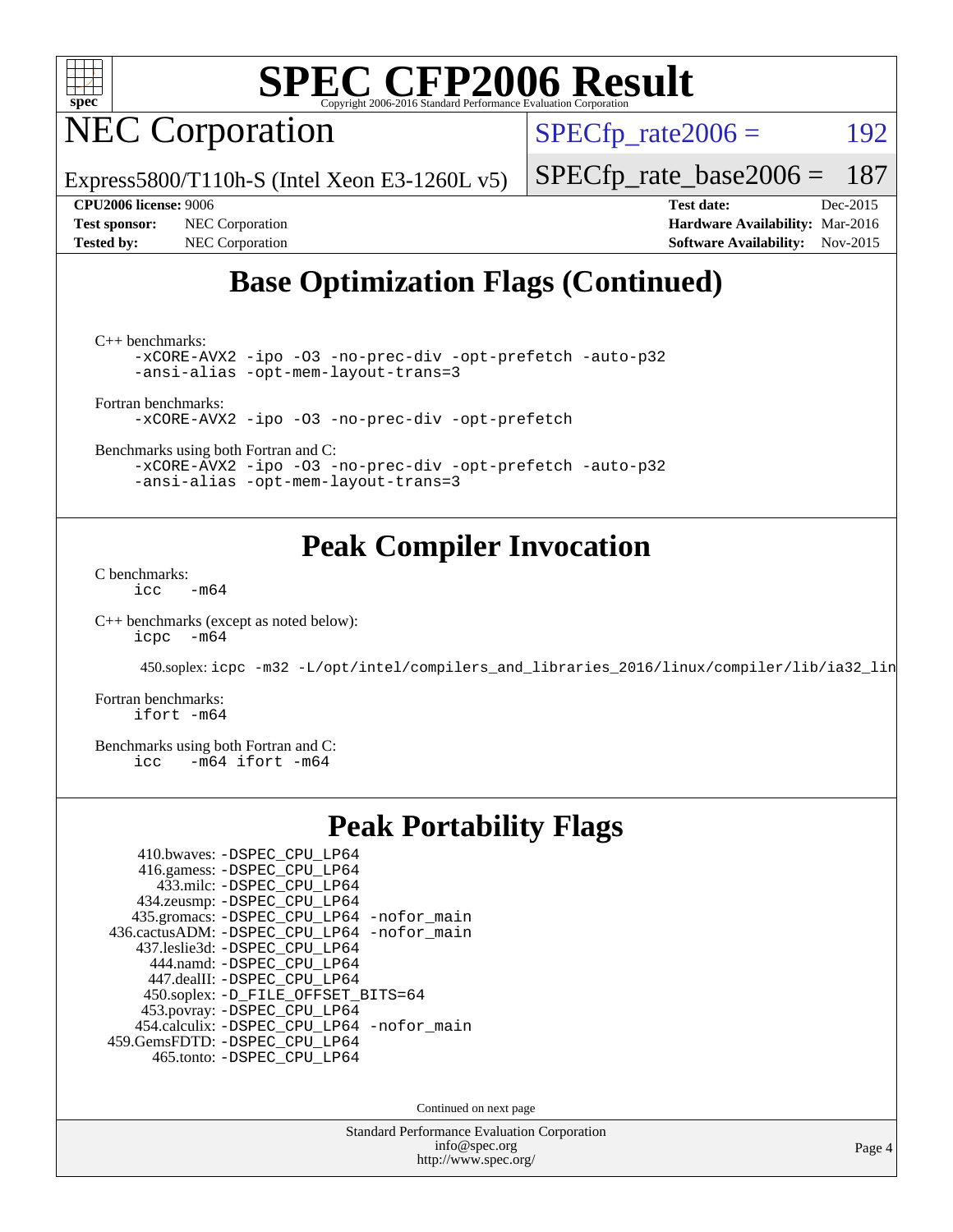

NEC Corporation

 $SPECTp\_rate2006 = 192$ 

Express5800/T110h-S (Intel Xeon E3-1260L v5)

[SPECfp\\_rate\\_base2006 =](http://www.spec.org/auto/cpu2006/Docs/result-fields.html#SPECfpratebase2006) 187

**[Test sponsor:](http://www.spec.org/auto/cpu2006/Docs/result-fields.html#Testsponsor)** NEC Corporation **NEC Corporation [Hardware Availability:](http://www.spec.org/auto/cpu2006/Docs/result-fields.html#HardwareAvailability)** Mar-2016

**[CPU2006 license:](http://www.spec.org/auto/cpu2006/Docs/result-fields.html#CPU2006license)** 9006 **[Test date:](http://www.spec.org/auto/cpu2006/Docs/result-fields.html#Testdate)** Dec-2015 **[Tested by:](http://www.spec.org/auto/cpu2006/Docs/result-fields.html#Testedby)** NEC Corporation **[Software Availability:](http://www.spec.org/auto/cpu2006/Docs/result-fields.html#SoftwareAvailability)** Nov-2015

## **[Peak Portability Flags \(Continued\)](http://www.spec.org/auto/cpu2006/Docs/result-fields.html#PeakPortabilityFlags)**

470.lbm: [-DSPEC\\_CPU\\_LP64](http://www.spec.org/cpu2006/results/res2016q1/cpu2006-20160125-38931.flags.html#suite_peakPORTABILITY470_lbm_DSPEC_CPU_LP64)

 481.wrf: [-DSPEC\\_CPU\\_LP64](http://www.spec.org/cpu2006/results/res2016q1/cpu2006-20160125-38931.flags.html#suite_peakPORTABILITY481_wrf_DSPEC_CPU_LP64) [-DSPEC\\_CPU\\_CASE\\_FLAG](http://www.spec.org/cpu2006/results/res2016q1/cpu2006-20160125-38931.flags.html#b481.wrf_peakCPORTABILITY_DSPEC_CPU_CASE_FLAG) [-DSPEC\\_CPU\\_LINUX](http://www.spec.org/cpu2006/results/res2016q1/cpu2006-20160125-38931.flags.html#b481.wrf_peakCPORTABILITY_DSPEC_CPU_LINUX) 482.sphinx3: [-DSPEC\\_CPU\\_LP64](http://www.spec.org/cpu2006/results/res2016q1/cpu2006-20160125-38931.flags.html#suite_peakPORTABILITY482_sphinx3_DSPEC_CPU_LP64)

## **[Peak Optimization Flags](http://www.spec.org/auto/cpu2006/Docs/result-fields.html#PeakOptimizationFlags)**

[C benchmarks](http://www.spec.org/auto/cpu2006/Docs/result-fields.html#Cbenchmarks):

433.milc: basepeak = yes

 $470$ .lbm: basepeak = yes

482.sphinx3: basepeak = yes

#### [C++ benchmarks:](http://www.spec.org/auto/cpu2006/Docs/result-fields.html#CXXbenchmarks)

```
 444.namd: -xCORE-AVX2(pass 2) -prof-gen:threadsafe(pass 1)
        -ipo(pass 2) -O3(pass 2) -no-prec-div(pass 2)
        -par-num-threads=1(pass 1) -opt-mem-layout-trans=3(pass 2)
        -prof-use(pass 2) -fno-alias -auto-ilp32
```
447.dealII: basepeak = yes

```
 450.soplex: -xCORE-AVX2(pass 2) -prof-gen:threadsafe(pass 1)
         -ipo(pass 2) -O3(pass 2) -no-prec-div(pass 2)
         -par-num-threads=1(pass 1) -opt-mem-layout-trans=3(pass 2)
         -prof-use(pass 2) -opt-malloc-options=3
```

```
 453.povray: -xCORE-AVX2(pass 2) -prof-gen:threadsafe(pass 1)
        -no-prec-div(pass 2)-par-num-threads=1(pass 1) -opt-mem-layout-trans=3(pass 2)
        -prof-use(pass 2) -unroll4 -ansi-alias
```
[Fortran benchmarks](http://www.spec.org/auto/cpu2006/Docs/result-fields.html#Fortranbenchmarks):

```
410.bwaves: basepeak = yes 416.gamess: -xCORE-AVX2(pass 2) -prof-gen:threadsafe(pass 1)
              -i\text{po}(pass 2) -\overline{O}3(pass 2)-no-prec-div(pass 2)
              -par-num-threads=1(pass 1) -prof-use(pass 2) -unroll2
              -inline-level=0 -scalar-rep-
    434.zeusmp: basepeak = yes
    437.leslie3d: basepeak = yes
459.GemsFDTD: basepeak = yes
```
Continued on next page